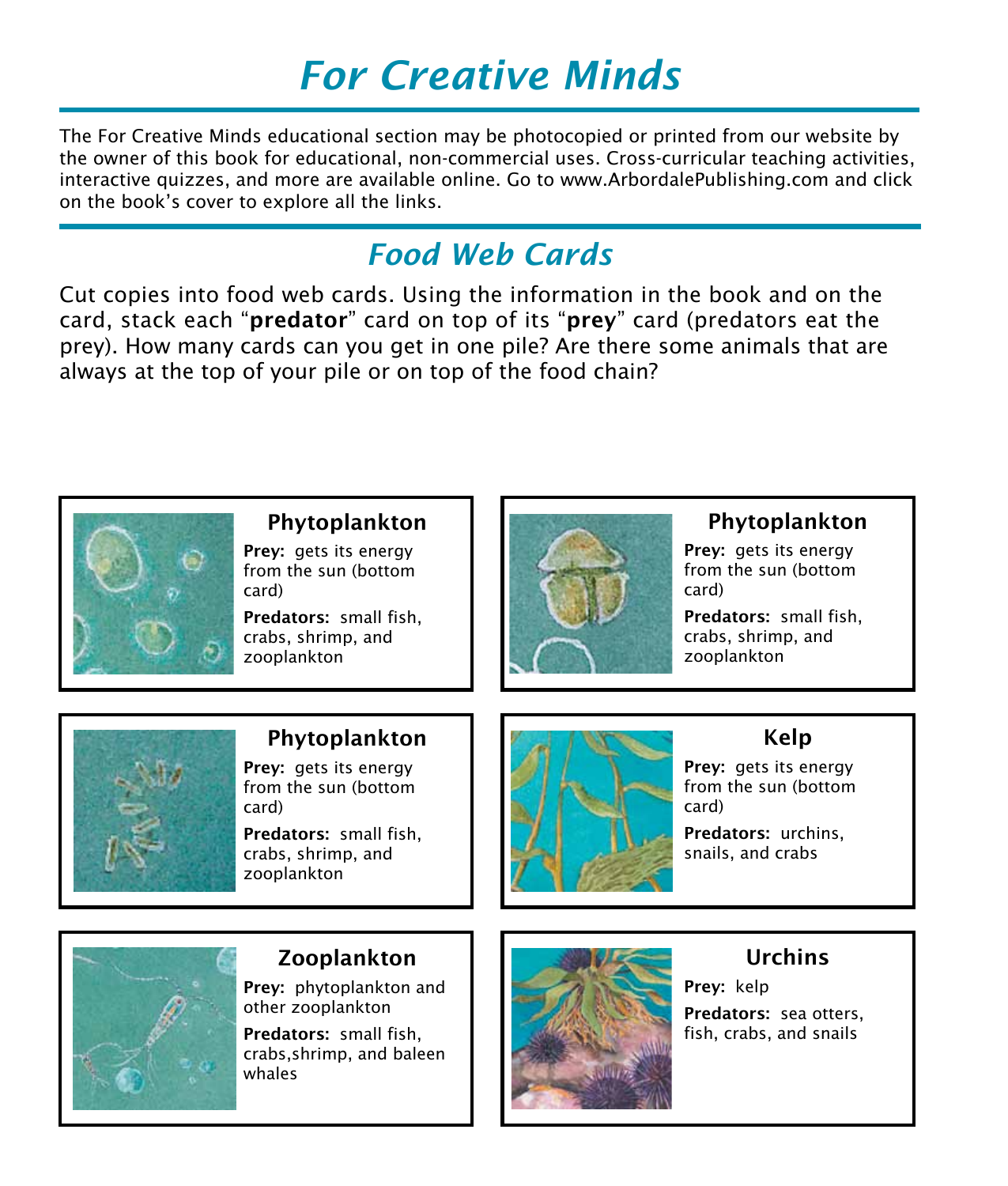

#### Sea Otters

Prey: urchins, abalone, crabs, clams, octopuses, fish, and sea stars

Predators: orca whales, bald eagles, and sharks



# Small Fish

Prey: phytoplankton, zooplankton, and other small fish

Predators: big fish, crabs, and orca and humpback whales



# Small Fish

Prey: phytoplankton, zooplankton, and other small fish

Predators: bigger fish, crabs, and orca and humpback whales



# Big Fish

Prey: small fish, zooplankton, crabs, shrimp, and urchins

Predators: sharks, dolphins, seals, sea lions, bears, orca whales, and humans



#### **Crabs**

Prey: kelp and other plants, small fish, worms, and decaying matter

Predators: humans, octopuses, big fish, snails, and other crabs



#### Seals (Harbor Seals)

Prey: squid, octopuses, clams, shrimp, and fish

Predators: orca whales, polar bears, humans, and sharks



#### Humpback Whales

Prey: plankton and small fish

Predators: orca whales and humans



# Salmon

Prey: plankton, fish, squid, and shrimp

Predators: humans, seals, orca whales, eagles, seabirds, bears, and sea lions



#### **Humans**

Prey: urchins, crabs, shrimp, fish, whales, and seals

Predators: none



# Orca Whales

Prey: other whales, seals, sea lions, fish, sharks, birds, and sea turtles

Predators: none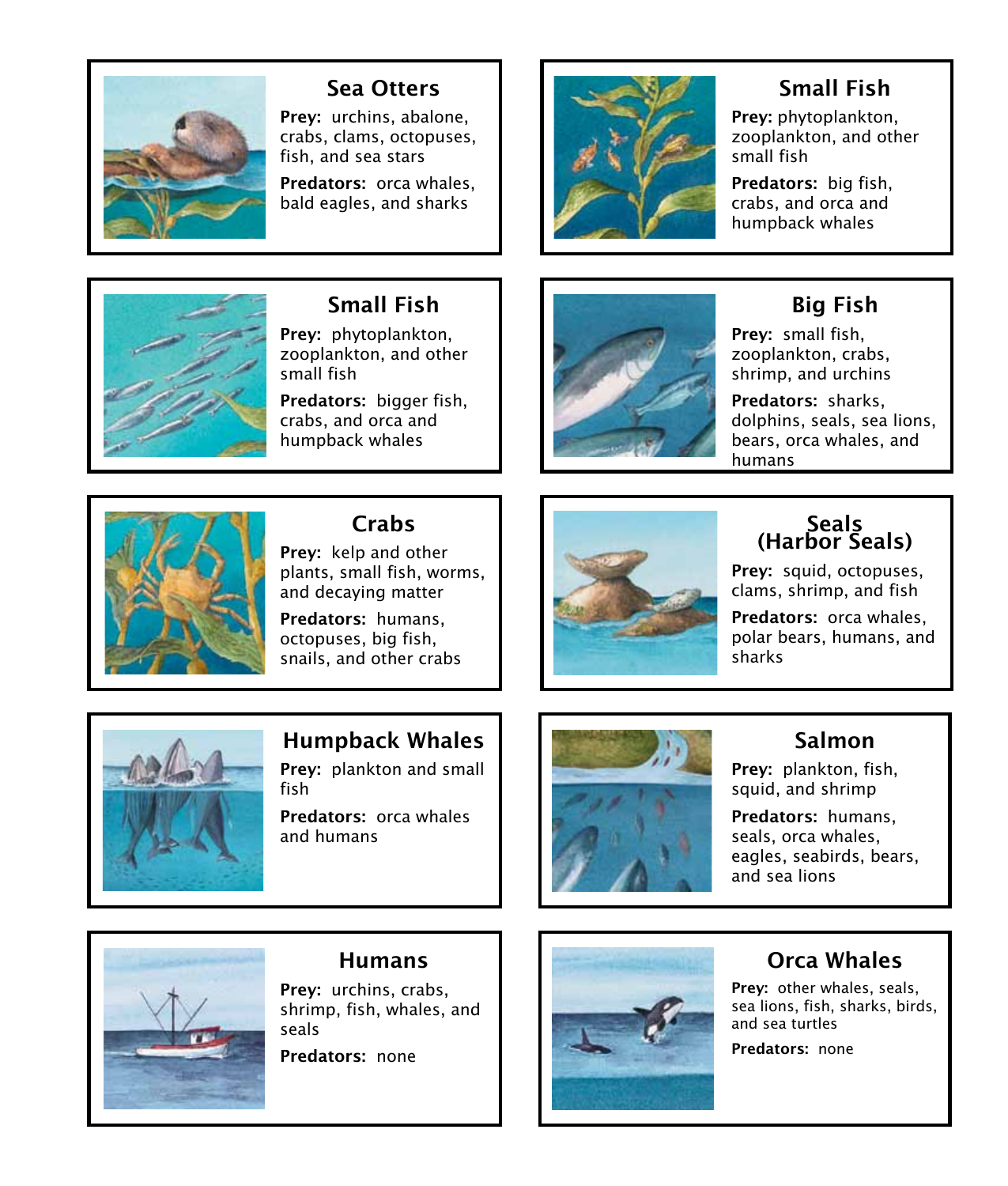# *Seasons Come and Go, Around and Around*

#### Spring

On land, plants bud and blossom in the spring; in the ocean, marine plants bloom too. Just like land animals, many fish and marine animals are born or hatch in the spring when plants and food are plentiful. These births signal a time of feasting so important that humpback whales travel thousands of miles to dine on the newly hatched fish and blooms of plankton.

#### Summer

During the summer, insects swarm on land and marine plants (phytoplankton) and invertebrates float on the sea's surface. Near the shore, dense tangles of kelp and other seaweeds create undersea forests. Some small fish lay their eggs on these sea plants. Herring and other small forage fish swim away from the shore and become important food for whales.





#### Autumn

Autumn winds blow leaves from trees on land. In the ocean, powerful winds whip the waves that tear leaves and entire plants from the sea floor. Tangles of these plants float like small islands, offering birds, and even seals, a resting place at sea. The seaweed tangles also wash onto beaches, creating another important food source for small marine life.



#### **Winter**

Winter brings colder weather to land and the ocean. In some areas, rain turns to snow and ice might line the ocean shore. In other areas, it gets cold but not enough to snow. Some animals migrate or move to warmer areas in the winter. *What are some other animals that migrate? What are some other ways that animals protect themselves from the colder weather?*